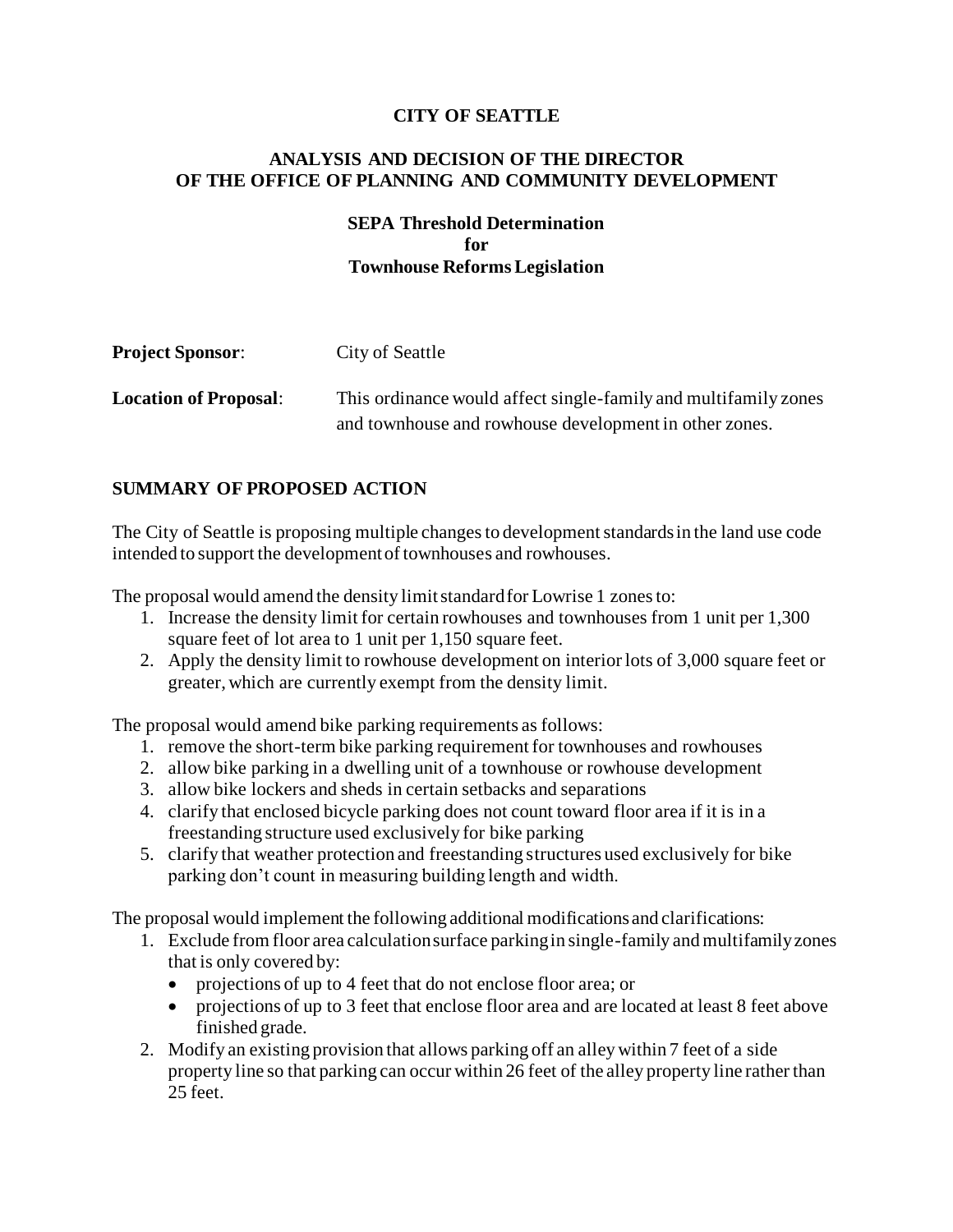- 3. Change the minimum size of parking spaces in the individual garage of a townhouse from large to medium.
- 4. Clarify how development standards such as density limits apply to lots with multiple development types.

.

# **SEPA DETERMINATION:** [ ] Exempt **[X] DNS** [ ] MDNS [ ] EIS

- [ ] DNS with conditions
- [ ] DNS involving non-exempt grading, or demolition, or involving another agency with jurisdiction.

## **PROPOSAL BACKGROUND**

This is a non-project proposal. The City of Seattle's Office of Planning and Community Development (OPCD) is proposing to implement multiple changes to the land use code intended to support the development of townhouses and rowhouses. The changes are intended to remove code barriers to efficient townhouse construction to facilitate supply of attached housing that provides housing options for community members. The changes would update the density limit in Lowrise 1 zones to reduce unnecessary permit process and update bike parking requirements to address the unique conditions of townhouses and rowhouses. The proposal also makes minor modifications and clarificationsto code provisions to increase clarity and expedite review times. The changes would not increase allowable building height or total allowed floor area and would not substantially change the form of allowable development in zones.

# **ELEMENTS OF THE ENVIRONMENT**

#### **BUILT ENVIRONMENT**

#### *Relationship to Plans and Policies*

The proposal would primarily affect residential construction in single-family and lowrise multifamily zones. There are numerous goals and policies in the Comprehensive Plan concerning zoning, housing, affordable housing, compatibility and other subjects that could be relevant to this proposal. Not every policy or goal can be summarized in this determination. Some of the directly relevant goals and policies in the Comprehensive Plan are listed below:

**HG 2:** Help meet current and projected regional housing needs of all economic and demographic groups by increasing Seattle's housing supply.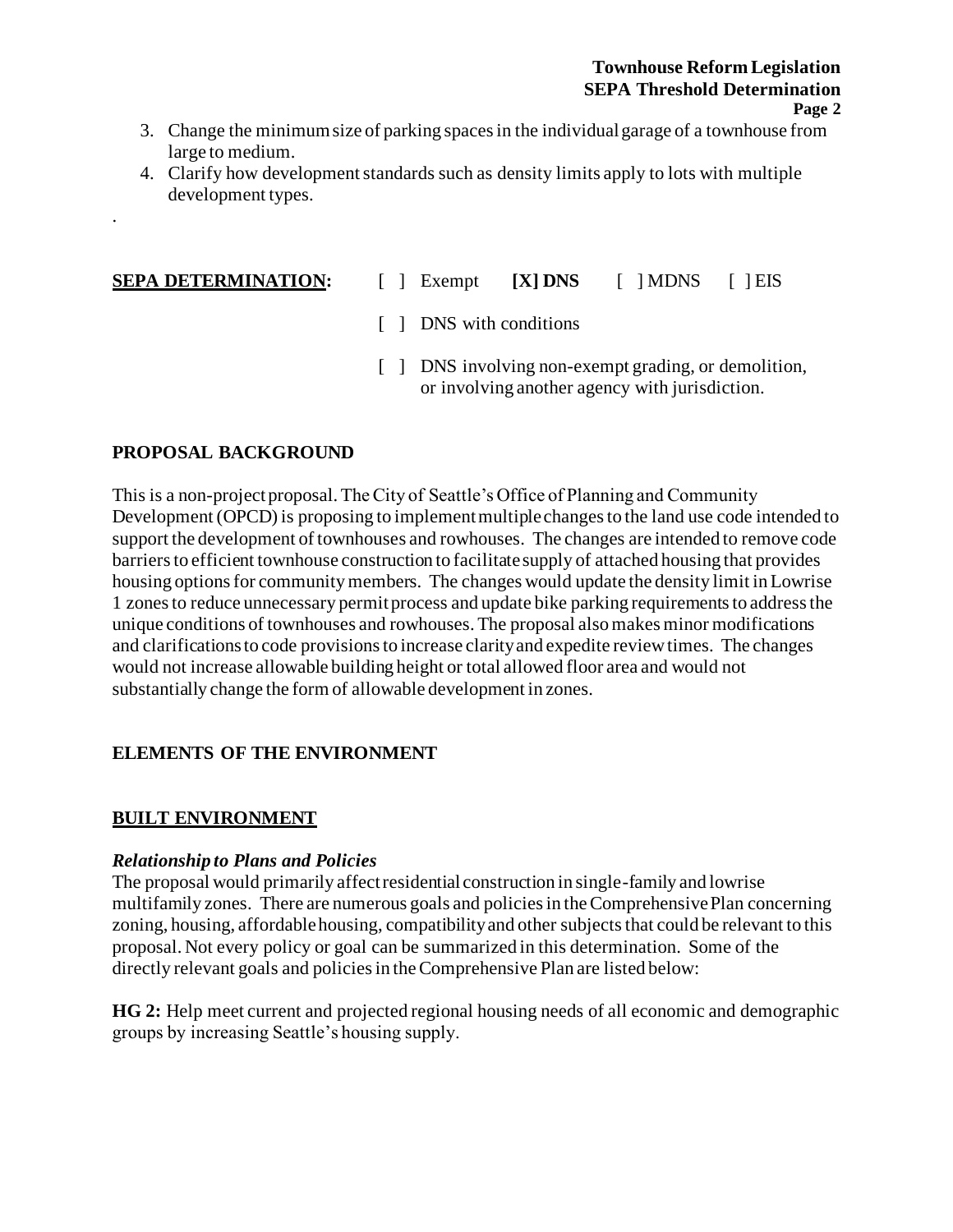**HG 3:** Achieve a mix of housing types that provide opportunity and choice throughout Seattle for people of various ages, races, ethnicities, and cultural backgrounds and for a variety of household sizes, types, and incomes.

**LU G8** Allow a variety of housing types and densities that is suitable for a broad array of households and income levels, and that promotes walking and transit use near employment concentrations, residential services, and amenities.

**LU 8.7** Encourage multifamily developments with units that have direct access to residential amenities, such as ground-level open space, to increase their appeal for families with children.

**LU 8.8** Allow a variety of attached housing types to accommodate a wide diversity of households in multifamily zones

**LU 8.9** Establish lowrise multifamily zones to accommodate various housing choices in the lowto moderate-density range suitable for a broad array of households and incomes, including walkup apartments, town houses, row houses, duplexes, triplexes, and cottage housing.

**LU 8.10** Designate lowrise multifamily zones in places where low-scale buildings can provide a gradual transition between single-family zones and more intensive multifamily or commercial areas.

**GS 3.15** Design multifamily zones to be appealing residential communities with high-quality housing and development standards that promote privacy and livability, such as appropriately scaled landscaping, street amenities, and, in appropriate locations, limited commercial uses targeted for the local population.

**LU G5** Establish development standards that guide building design to serve each zone's function and produce the scale and character desired, while addressing public health, safety, and welfare.

**LU 5.2** Develop and apply appropriate development standards that provide predictability regarding the allowed intensity of development and expected development types for each zone.

**LU 5.6** Establish setbacks in residential areas as needed to allow for adequate light, air, and ground-level open space; help provide privacy; promote compatibility with the existing development pattern; and separate residential uses from more intensive uses

**LU G6** Regulate off-street parking to address parking demand in ways that reduce reliance on automobiles, improve public health and safety, reduce greenhouse gas emissions, lower construction costs to reduce the cost of housing and increase affordable housing, create attractive and walkable environments, and promote economic development throughout the city.

**LU 6.1** Establish parking requirements where appropriate for both single-occupant vehicles and their alternatives at levels that further this Plan's goal to increase the use of public transit, car pools, walking, and bicycles as alternatives to the use of single-occupant vehicles.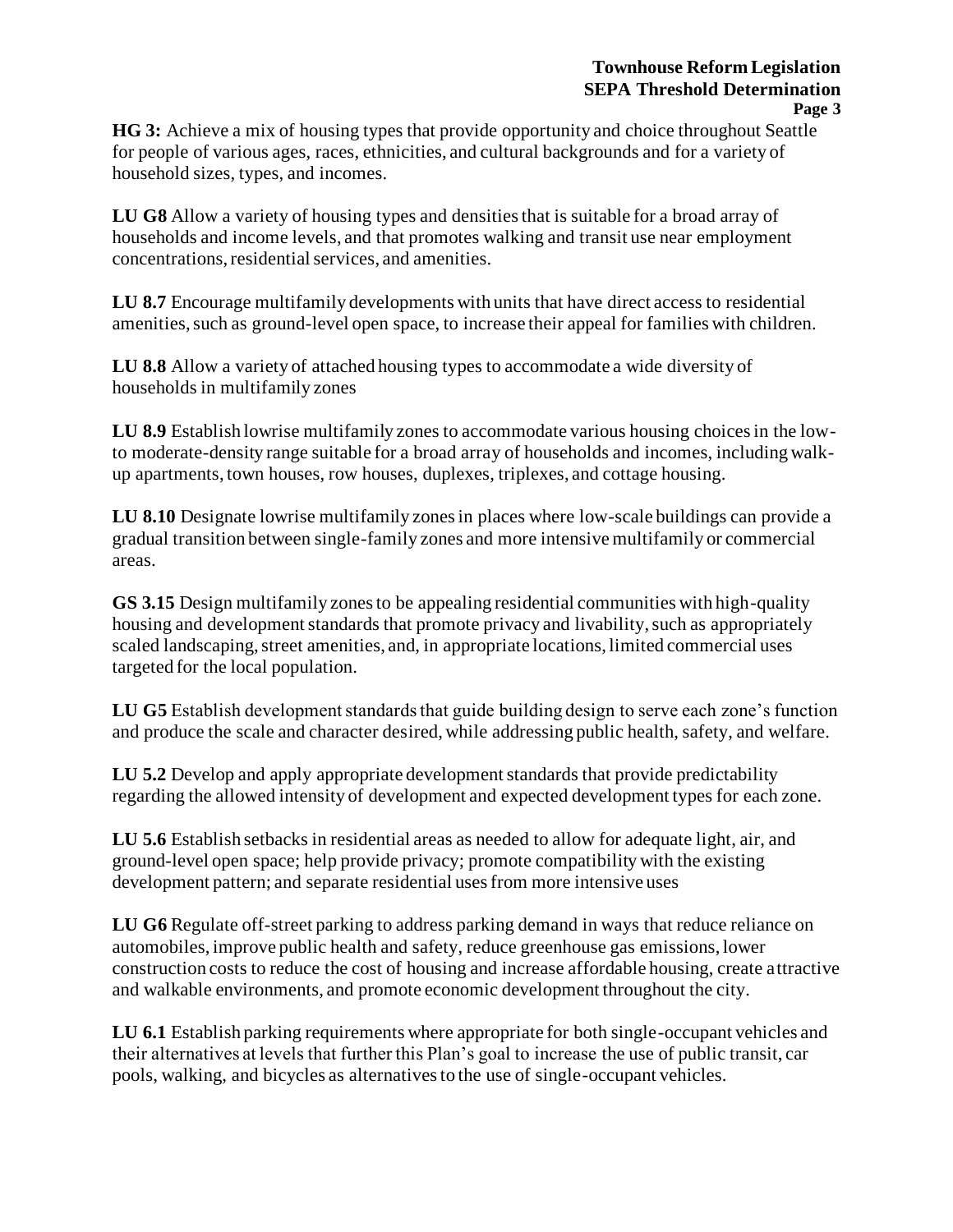**LU 6.5** Establish bicycle parking requirements to encourage bicycle ownership and use.

Several of the policies reference a need for more housing development, options and choices for a variety of households (LUG 8, LU 8.8, LU 8.9, HG 2, HG 3, and others). The proposal is consistent with these policies because it would facilitate increased townhouse construction  $-a$ form of housing that is in high demand but is limited by zoning and other regulatory factors. Policy LU 5.2 addresses predictability of the permitting process for residential construction, which would be directly supported by the proposal. Several other policies concern the design and configuration of multifamily construction. Townhouse development under the proposal would continue to be designed similar to today, and no major inconsistency with the design-oriented policies would be created by the proposal.

Consequently, no significant adverse impacts related to existing plans or policies would result from the proposal.

# *Land Uses and Development Patterns*

The proposal is not likely to substantially alter the allowed land use and development pattern. The proposal would not change the allowed uses, allowed floor area ratio, or height limits in zones where it would apply. The proposal could slightly encourage the development of townhouses and rowhouses in comparison to apartments or detached homes.

The proposal would result in no direct impacts to land and shoreline use as it is a non-project action; however, some indirect impacts could occur due to the changes in development regulations. As described in the checklist, the proposal could result in minor changes in the type and amount of residential development that occurs, particularly in LR1 zones. Depending on the individual site conditions and objectives of the builder, the proposal could slightly increase the number of townhouse units in future development, resulting in a higher density. Encouraging development could also decrease the unit density if townhouse construction is selected by builders over apartment construction. Where density of development would be increased, the increase would be on the order of one additional housing unit on the redevelopment of a 5,000 – 6,000 sq. ft. lot. This could cause an incrementally greater amount of density, within the same overall allowed building envelope as in the absence of the proposal. The change could result in incremental impact with respect to the density of the development pattern. However, the incremental increase would be compatible with the context of other existing and future multifamily development and would be consistent with the intent and purpose of the underlying zones. Therefore, the degree of adverse impact is not more than minor.

# *Height/Bulk/Scale, Aesthetics, Shadows and Views*

The SEPA checklist notes that there could be incremental height, bulk, and scale impacts as a result of infill development if the proposal encourages an increase in the overall pace or number of townhouse developments. The proposal could result in incremental bulk if it encourages bike lockers or sheds outside of buildings or in setbacks and separations. The proposal could also result in more overhangs or canopy coverage of surface parking areas, which could have negative or positive effects on design quality of new developments. The proposal would not modify existing regulations regarding total allowable building height or floor area and would not modify the design standards section of the code for townhouses.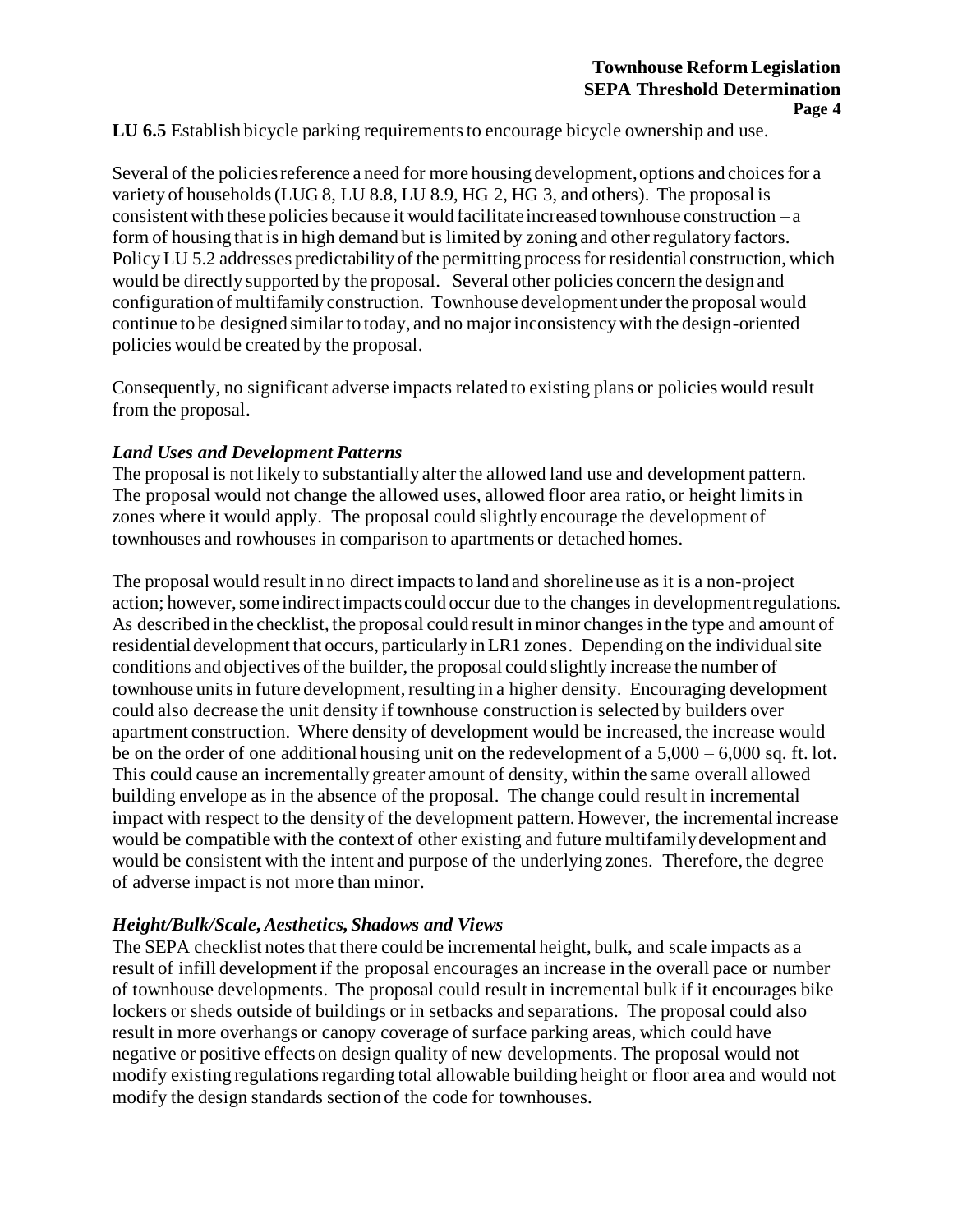If the proposal encourages a faster pace or increased amount of townhouse development compared to the absence of the proposal, some bulk and aesthetic impacts could result such as blocked views, creation of new views, creation of new shadows, or changes in the aesthetic or architectural character of some blocks or local neighborhood areas.

No changes to design review are proposed. Some project-specific proposed development would be required to undergo design review according to the codified thresholds, which would improve design outcomes and mitigate any potential impact on aesthetics for the development proposals design review applies to.

The impacts described above are minor, and would not alter the character, scale or pace of development enough to be considered significant adverse impacts.

## *Noise, Light/Glare*

The proposal could introduce an incremental amount of density in the form of an additional one or two townhouse units in a typical development, depending on site size and other factors. The increment of the additional unit(s) could result in an increase in the number of households on site, which could have a minor impact on noises from typical household activities such as talking, use of balconies or outdoor spaces, and entering/exiting the unit. However, if the proposal increased the likelihood of townhouse development instead of apartment development, a decrease in density and resultant noise would result.

As discussed in the checklist some additional light or glare from infill development could occur under the proposal from residential construction. The pattern of light from development could be altered slightly if there is an increased prevalence of outdoor bike parking areas that would have exterior illumination. Additionally, the pattern of shade could be altered slightly if there is increased prevalence of building canopies or overhang areas.

None of the above-described noise or light/glare impacts would be a substantial alteration from existing patterns of noise and light/glare in the context of a residential neighborhood where development would be located. Impacts would not rise to the level of significant adverse impact.

#### *Housing*

The proposal is likely to encourage the production of more townhouses and rowhouses. Resultant townhouse or rowhouse units are likely to be smaller and less expensive compared to the absence of the proposal. As noted in the checklist, this would be likely to make units comparatively more affordable to a wider range of households, including some with slightly lower incomes. This result would be consistent with stated City policies and goals calling for increased access to housing, and therefore the affect would be positive.

The checklist considers potential adverse impacts on existing housing if the proposal results in an increase in demolition to develop new market-rate buildings. However, many of the same sites would be likely to have redevelopment with or without the proposal. Some of the replaced homes may be rented and have tenants that might be displaced. In these instances, more new homes would be created in the place of a demolished existing structure, leading to an increase in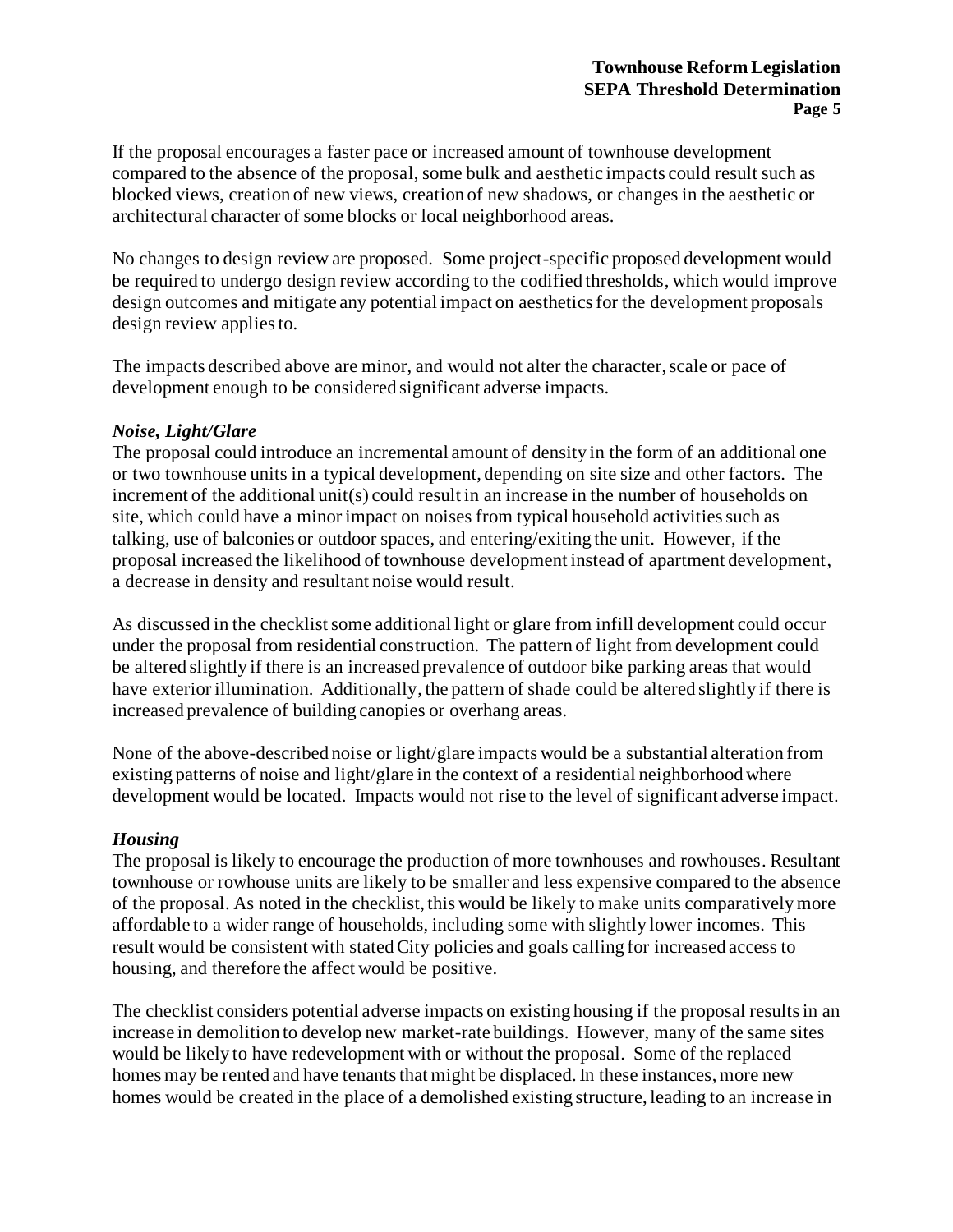#### **Townhouse Reform Legislation SEPA Threshold Determination Page 6**

the overall number of homes. Impacts would be experienced by displaced tenants, while the proposal would also provide benefits of increased housing opportunities for other seekers of housing. Developments would be required to contribute to affordable housing though Mandatory Housing Affordability requirements, which would partially offset the impact of housing units demolished through redevelopment.

Overall, the potential adverse impacts to housing described above would not be significant and would be similar to the dynamics of housing production and displacement in the absence of the proposal. The proposal would also provide positive housing affects.

## *Environmentally sensitive areas,*

Development under the proposed regulations could occur in multifamily zones as well as townhouse and rowhouse development in other zones, including on sites with environmentally critical areas. Existing regulations for critical areas would not be altered and would continue to apply and mitigate the potentially adverse impacts of infill development. Standards for green factor landscaping and limitations on site coverage due to setbacks are not altered and would continue to apply. An incremental adverse impact could result only due to the increased potential pace or number of townhouse developments. Overall, the degree of impact would not be more than minor.

# *Historic Preservation and Cultural Resources*

The SEPA checklist summarizes an analysis of sites in lowrise multifamily zones that contain landmark buildings including 11 parcels in the LR1 zone and notes the lowrise zoning in historic districts including the Harvard-Belmont District and Columbia City. There are also likely to be other buildings that might be eligible for designation but have not yet been designated. The proposal would not modify existing protections for historic landmarks. Existing landmarks would continue to be subject to regulations limiting modification or demolition. Development pressure on sites with landmarks would be similar with and without the proposed changes to development standards. However, if the proposal incrementally increases the pace or number of townhouse development compared to no action, there could be an incremental impact on the likelihood of development proposals for sites with historic resources. Future development projects would continue to be subject to the requirements of the Shoreline Master Program, State Environmental Policy Act (SEPA), Historic Preservation Policy, and other state laws for potential archaeologically significant sites, as applicable.

Overall, any potential increment of impact on historic or cultural resourceswould not be more than minor.

#### *Transportation, Parking*

The checklist provides a summary of the changes to development regulations that could affect the configuration of both bicycle and automobile parking in new developments. The proposal does not change the overall quantity of required automobile parking but could make it incrementally easier to configure vehicle parking spaces on site. The proposal reduces shortterm bicycle parking requirements and makes it incrementally easier to configure bicycle parking, including in areas exterior to buildings. The changes could incrementally reduce the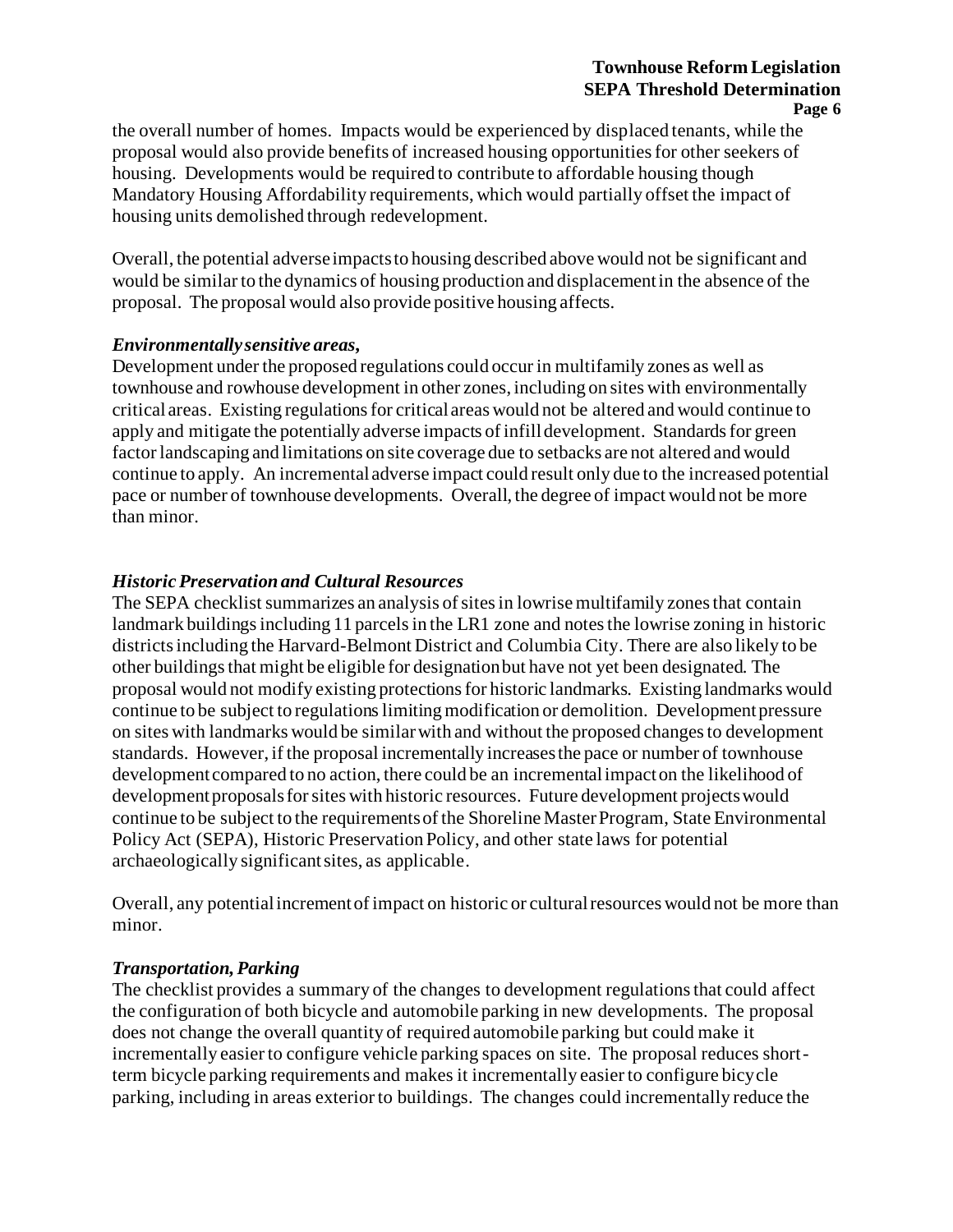## **Townhouse Reform Legislation SEPA Threshold Determination Page 7**

demand for spillover on-street parking of vehicles if parking can be more readily accommodated on-site. It's possible that the changes could lead to a slightly increased likelihood of builders including a vehicle parking spaces on site. Provision of vehicle parking could have minor affects on the choice of vehicle ownership, which could adversely affect consistency with city goals to encourage non-motorized and transit trips. The degree of these changes on the overall demand for parking and transportation networks would be very minor and do not rise to a significant adverse impact.

# *Public Services, Utilities*

The City's existing regulations requiring improvements to utilities at the time of development would not be altered by this proposal. Required utility work associated with potential future development projects under the proposal would likely be sufficient to address any localized needs for utility improvement. The range of potential impacts on emergency services, compared to those estimated as part of past studies, are not like to be discernably altered. No more than a minor impact on emergency services or utilities would result.

## *Parks and Open Space*

The effects of the proposal would not alter the ability of the City to meet goals in the 2017 Parks Gap Analysis for walkability to parks. Due to the very small amount of the incremental demand for park usage and the undefined timing and degree of additional demand on parks associated with the proposal, the overall impact on parks and open space is determined not to be significant.

# **NATURAL ENVIRONMENT**

# *Plants & Animals, Air Quality, Earth, Water (Drainage & Water Quality), Environmental Health*

The proposal would not alter any Federal, State or City environmental protections. Existing regulations including the City's stormwater code, shoreline master program, and other regulations would address impacts to plants, animals, air quality, earth, and water at the time of future development. The magnitude of the potential impacts stemming from this proposal is determined not be significant.

# *Energy and Natural Resources*

The proposal would not alter any Federal, State or City energy standards or natural resource protections. Existing regulations including the building code, energy code, and other regulations would address energy impacts or impacts to natural resources at the time of future development. The magnitude of the potential impacts stemming from this proposal is determined not be significant.

# **DECISION**

Based on a review of the SEPA environmental checklist including its attachments, and the analysis of impact described above the following threshold determination is rendered: